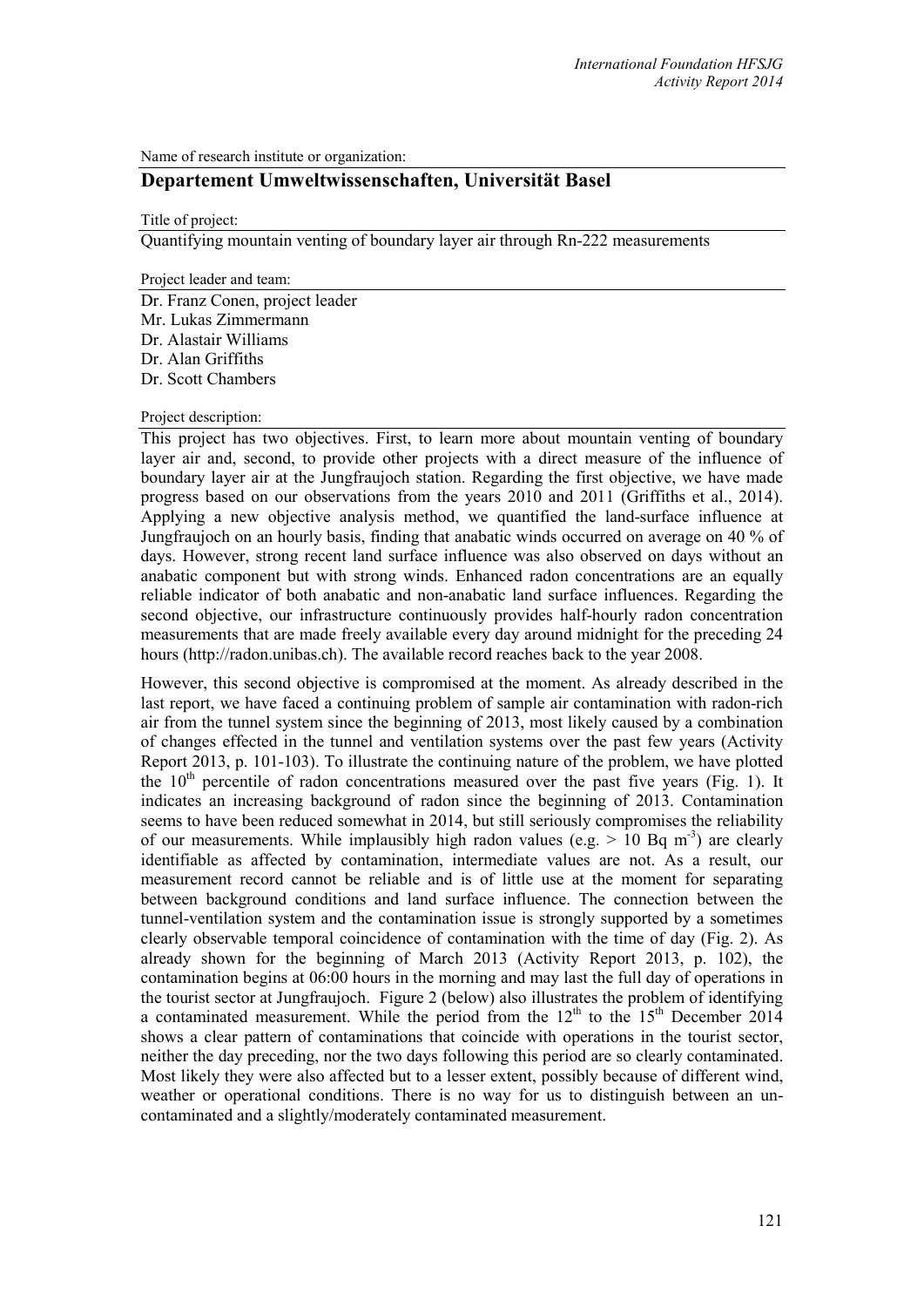We hope to solve the contamination issue this year by extending the sample inlet line along the facade of the research station. The opportunity to do this will arrive when the scaffolding for replacing the eastern part of the station's roof is in place.



*Figure 1. 10<sup>th</sup> percentile of monthly radon concentrations measured at Jungfraujoch during the past four years (black dots represent the month of June).*



*Figure 2. Diurnal pattern of radon concentrations measured over a 7-day period in December 2014. The contamination coinciding with the daily routine at Jungfraujoch is clearly discernible on some but not on all days. As long as the contamination problem persists, it compromises the reliability of our measurements in general.*

## Key words:

Atmospheric transport and mixing, planetary boundary layer, free troposphere, radon, tracer

Internet data bases:

http://umweltgeo.unibas.ch/ http://radon.unibas.ch/